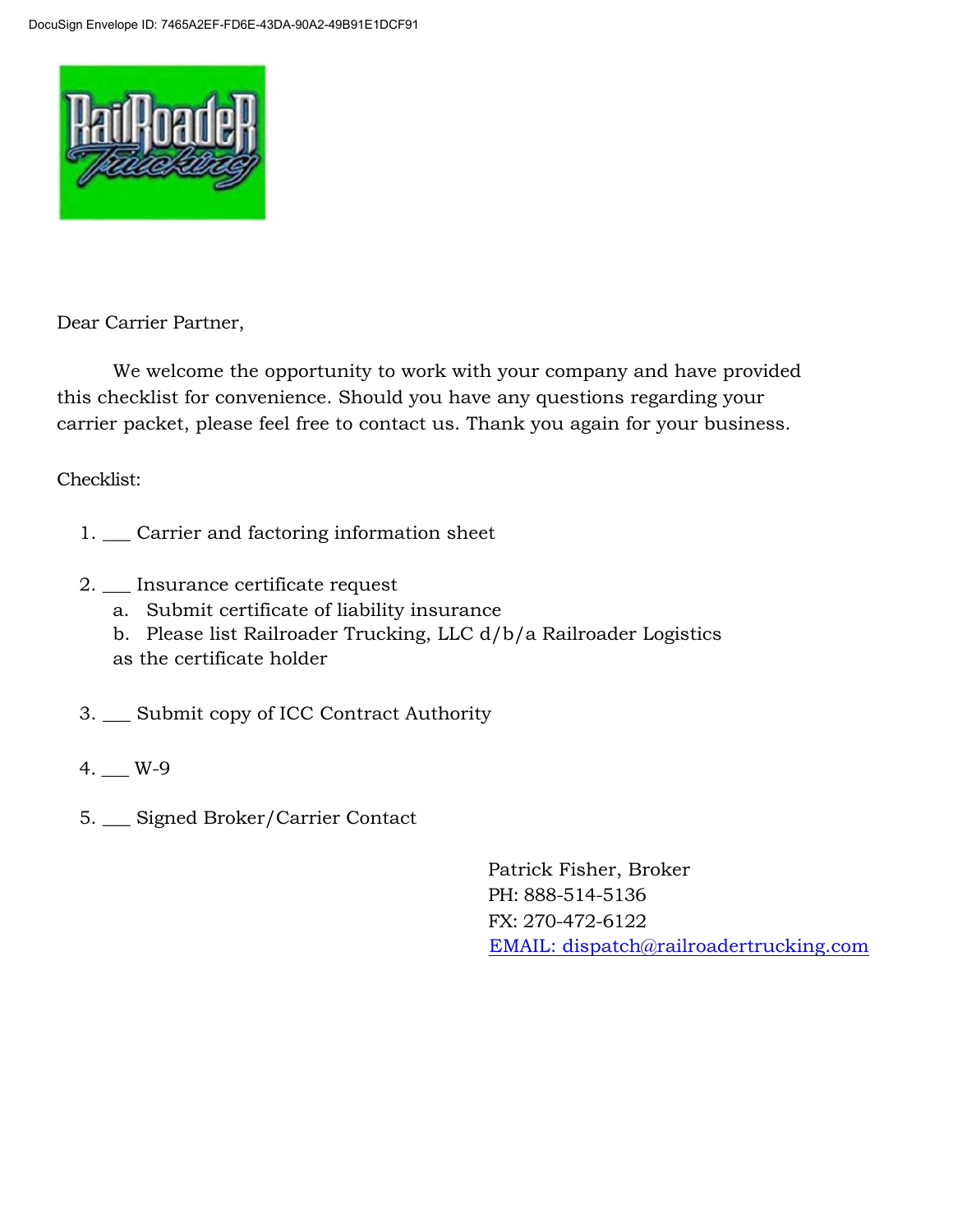# Railroader Logistics 317 East State Line, South Fulton, TN 38257 PH: 888-514-5136| FX: 270-472-6122

In order to process payment to you, we must have ALL of the following:

| COMPANY NAME: NAME:                                                                           |  |
|-----------------------------------------------------------------------------------------------|--|
|                                                                                               |  |
|                                                                                               |  |
|                                                                                               |  |
| PHONE: FAX: FAX:                                                                              |  |
|                                                                                               |  |
|                                                                                               |  |
| $\textcolor{red}{\textbf{INSURANCE COMPANY:}} \underbrace{\textcolor{blue}{\textbf{MPPANY:}}$ |  |
|                                                                                               |  |
|                                                                                               |  |
|                                                                                               |  |
| IF YES, FACTORING COMPANY:                                                                    |  |
|                                                                                               |  |
| $CITY, STATE, ZIP: \_\_ \_\_ \_\_ \_\_ \_\_$                                                  |  |
|                                                                                               |  |
|                                                                                               |  |
| $\text{MAKE } \text{CHECKS } \text{PAYABLE } \text{TO: } \underline{\hspace{2cm}}$            |  |
|                                                                                               |  |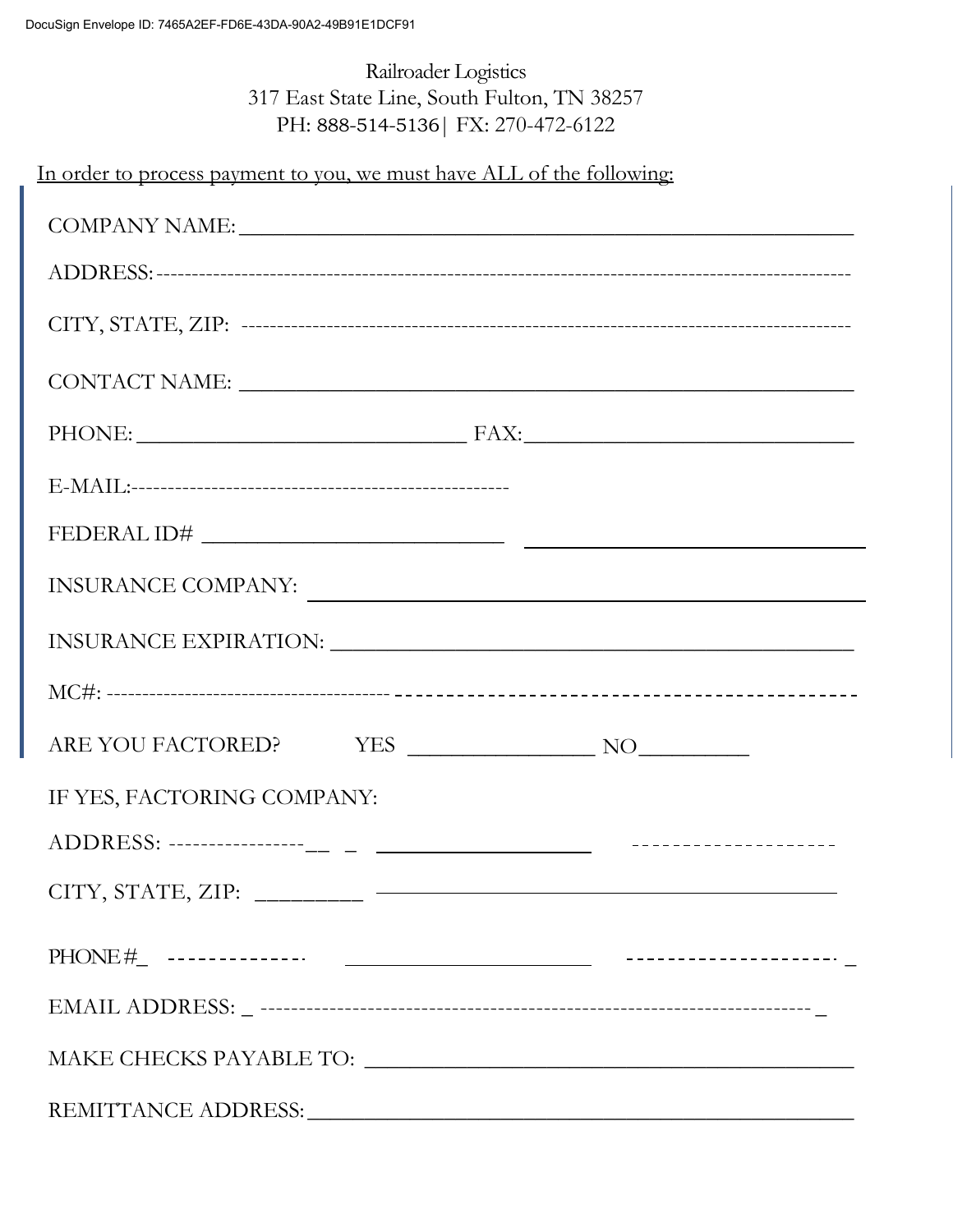Railroader Logistics 317 East State Line South Fulton, TN 38257

## **INSURANCE CERTIFICATE REQUEST FAX THIS TO YOUR INSURANCE CO.**

A . LIABILITY \$ 1 , 0 0 0 , 0 0 0 . 0 0 B . CARGO \$ 5 0 , 0 0 0 . 0 0 C . WC \$1,000,000.00 (if applicable to state laws and/or customer contract that carrier would be hauling for)

### PLEASE LIST RAILROADER TRUCKING, LLC D/B/A RAILROADER LOGISTICS AS THE INSURANCE CERTIFICATE HOLDER

### **CARRIER:**

**INSURANCE EMAIL ADD:**

### **LIABILITY,CARGO,AUTO,**

# **CERTIFICATEHOLDER:RAILROADERTRUCKINGD/B/ARAILROADER LOGISTICS 317 EAST STATE LINE ROAD SOUTH FULTON, TN 38257**

Patrick Fisher, Broker PH: 888-514-5136 FX: 270-472-6122 [EMAIL: dispatch@railroadertrucking.com](mailto:dispatch@railroadertrucking.com)

Initials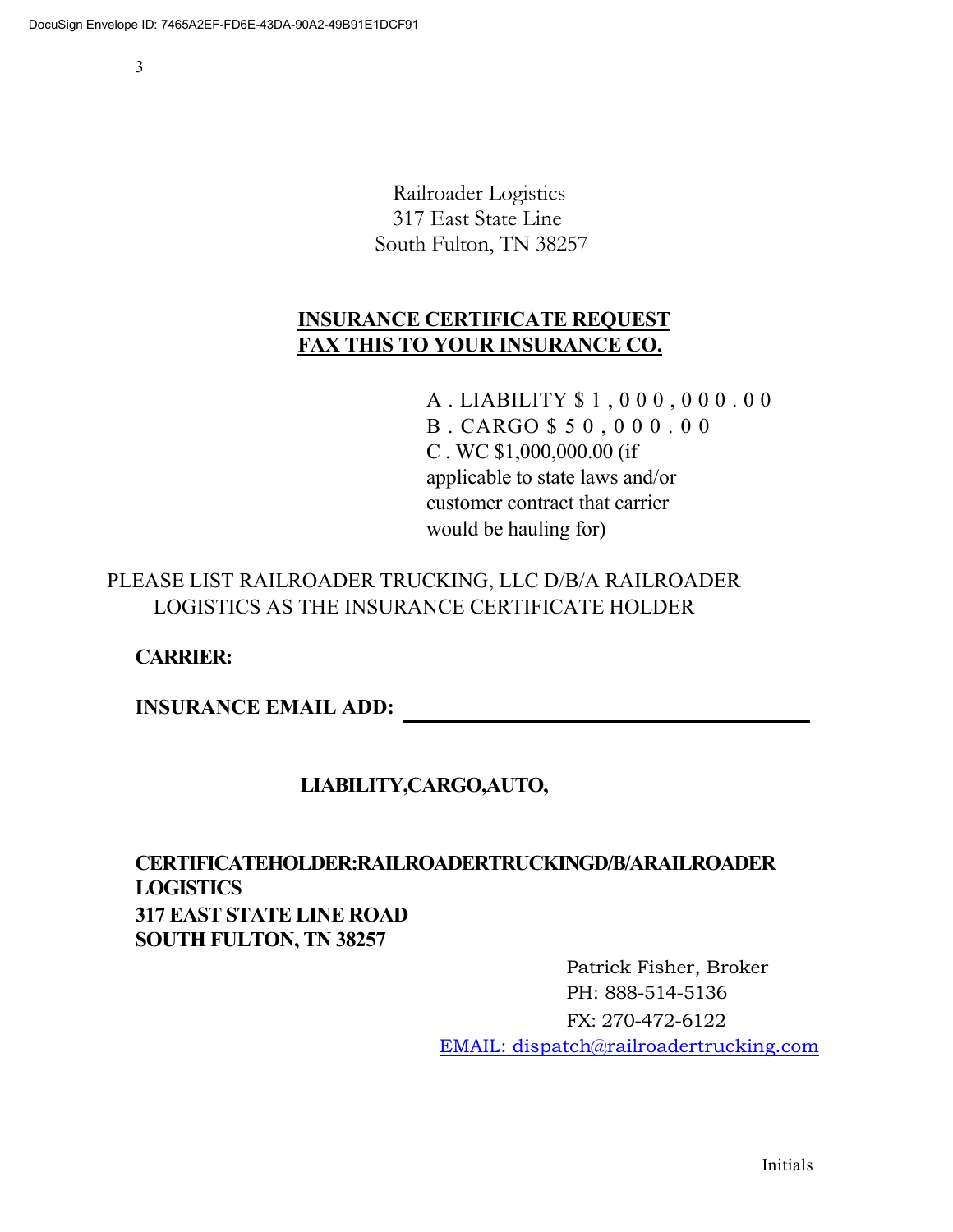# **RAILROADER LOGISTICS BROKER - CARRIER AGREEMENT**

This Transportation Agreement (the "Agreement"), is entered into this \_\_\_\_\_ day of , 20\_\_ by and between **Railroader Trucking, LLC d/b/a Railroader Logistics**  (hereinafter referred to as "BROKER")

and **and and and** *and and***</del> <b>***and and and and***</del> <b>***and and and and and and and***</del> <b>***and and and and and and***</del> <b>***and and and and and and***</del>** referred to as "CARRIER"). MC#

WHEREAS, "BROKER" is a person (or company) who arranges with an operator to carry the goods of another person (or company), for compensation and by commercial motor vehicle and may be duly registered where required.

WHEREAS, "CARRIER" is a person (or company) registered ("registered" means operating under authority issued by all applicable regulatory authorities) to carry the goods (property) of another person (or company) by commercial motor vehicle for compensation (copies of Operating Authorities are attached hereto as Appendix C).

WHEREAS, the name "SHIPPER" is the customer of the BROKER, and is also known but not limited to the names consignor, consignee and receiver.

#### **1. CARRIER REPRESENTS AND WARRANTS THAT IT:**

A.is an operator of commercial motor vehicles and/or a motor carrier, authorized to provide the transportation of goods under contracts with shippers and receivers and/or brokers of materials, wares, merchandise and general commodities, and

B.shall transport the goods (property), under its own Operating Authority and subject to the terms of this Agreement, and

C. makes the representations herein for the purpose of inducing BROKER to enter into this Agreement, and

A. agrees that a Shipper's insertion of BROKER's name as the carrier on a bill of lading shall be for the Shipper's convenience only and shall not change BROKER's or CARRIER's status as defined above, and

E.will not re-broker, assign or interline the shipments hereunder, without prior written consent of BROKER. If CARRIER breaches this provision, BROKER shall have the right of paying the monies it owes CARRIER directly to the delivering carrier, in lieu of payment to CARRIER. Upon BROKER's payment to delivering carrier, CARRIER shall not be released from any liability to BROKER under this Agreement. In addition to the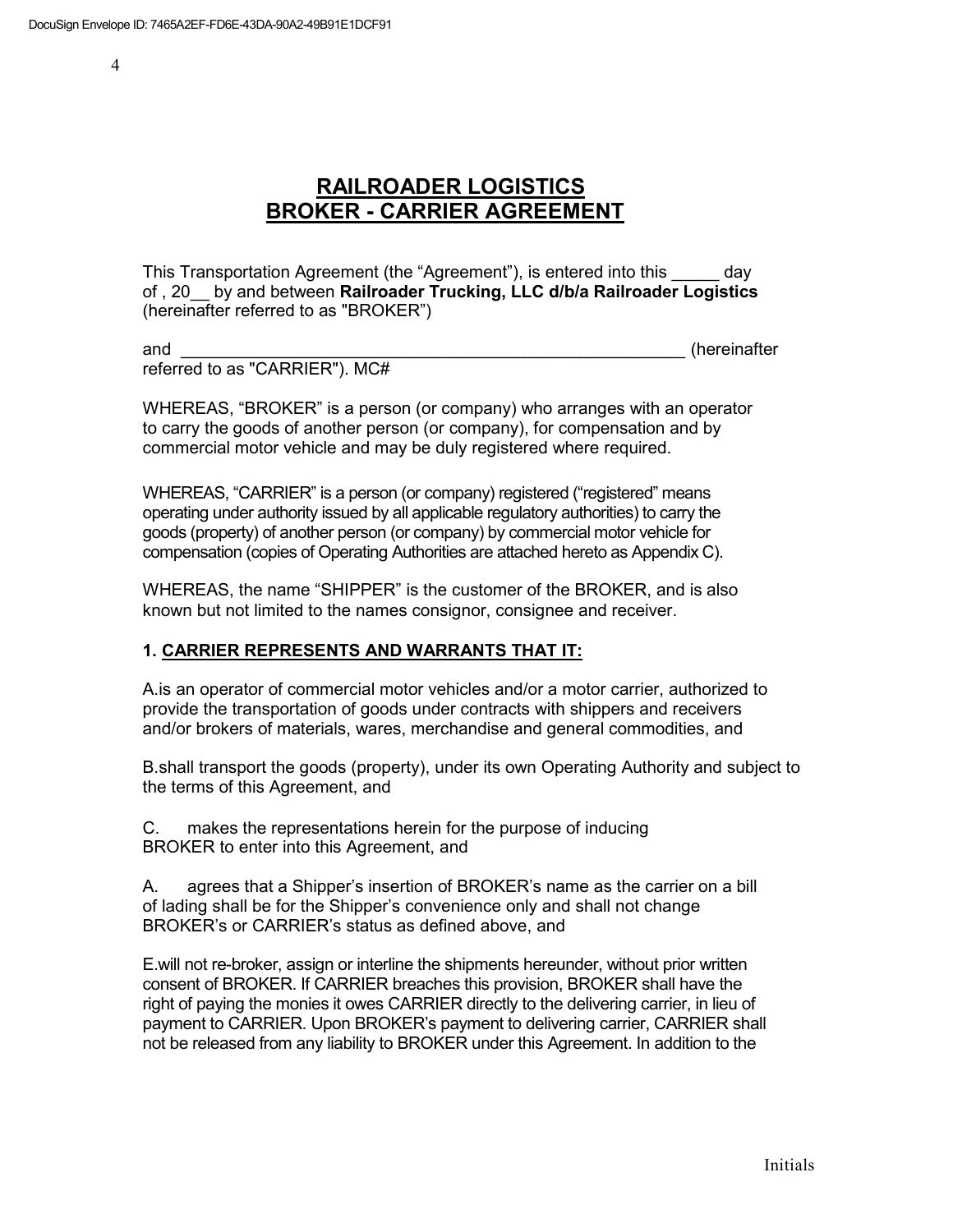indemnity obligation in Par 1.H, CARRIER will be liable for consequential damages for violation of this Paragraph, and

F.is in, and shall maintain compliance during the term of this Agreement, with all applicable federal, provincial (or state) and local laws relating to the provision of its services including, but not limited to: transportation of Dangerous Goods (or Hazardous Materials), (including the licensing and training of drivers), to the extent that any shipments hereunder constitute Dangerous Goods (or Hazardous Materials); security regulations; customs regulations; owner/operator lease regulations; loading and securement of freight regulations; implementation and maintenance of driver safety regulations including, but not limited to, hiring, controlled substances, and hours of service regulations; sanitation, temperature, and contamination requirements for transporting food, perishable, and other products, qualification and licensing and training of drivers; implementation and maintenance of equipment safety regulations; maintenance and control of the means and method of transportation including, but not limited to, performance of its drivers, and

G. CARRIER will notify BROKER immediately if any Operating Authority is revoked, suspended or rendered inactive for any reason; and/or if it is sold, or if there is a change in control of ownership, and/or any insurance required hereunder is threatened to be or is terminated, cancelled, suspended, or revoked for any reason, and

B. CARRIER shall defend, indemnify and hold BROKER and its shipper customer harmless from any claims, actions or damages, arising out of its performance under this Agreement, including cargo loss and damage, theft, delay, damage to property, and personal injury or death. BROKER shall not be liable to the CARRIER for any claims, actions or damages due to the negligence of the CARRIER, or the shipper. The obligation to defend shall include all costs of defense as they accrue, and

A. does not have an "Unsatisfactory" safety rating issued by the Federal Motor Carrier Safety Administration (FMCSA), U.S. Department of Transportation, or any provincial regulatory authority and will notify BROKER in writing immediately if its safety rating is changed to "Unsatisfactory" or "Conditional", and

B. authorizes BROKER to invoice CARRIER's freight charges to shipper, consignee, or third parties responsible for payment, and

K.has investigated, monitors, and agrees to conduct business hereunder based on the credit-worthiness of BROKER and is granting BROKER credit terms accordingly.

#### **2. BROKER RESPONSIBILITIES:**

A.SHIPMENTS, BILLING & RATES: BROKER agrees to solicit and obtain freight transportation business for CARRIER to the mutual benefit of CARRIER and BROKER, and shall offer CARRIER at least one (1) load/shipment annually. BROKER shall inform CARRIER of (a) place of origin and destination of all shipments; and (b) if applicable, any special shipping instructions or special equipment requirements, of which BROKER has been timely notified.

B.BROKER agrees to conduct all billing services to shippers. CARRIER shall invoice BROKER for its (CARRIER's) charges, as mutually agreed in writing, by fax, or by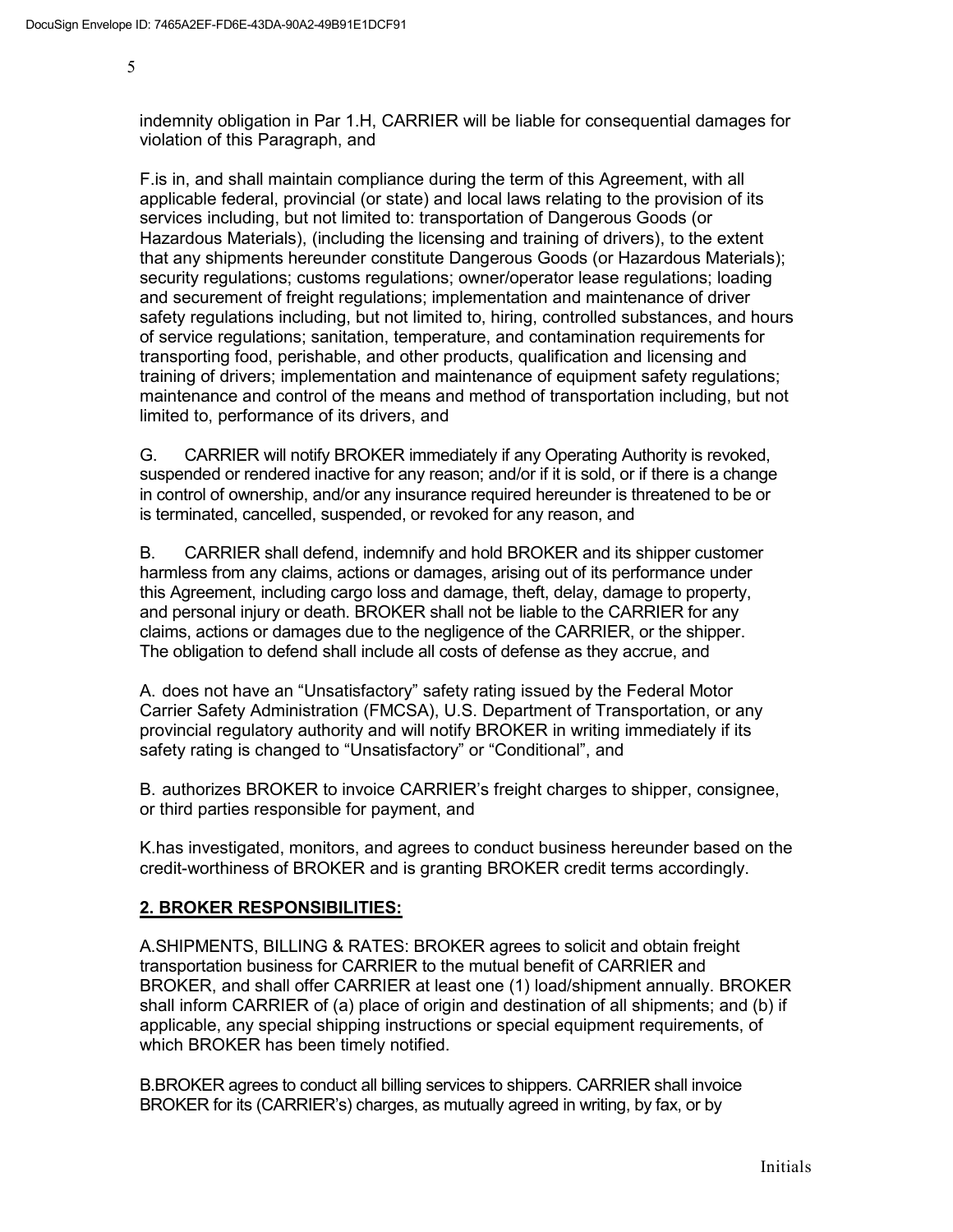electronic means, contained in BROKER's Load Confirmation Sheet(s) incorporated herein by reference (Exhibit A, et seq.). Additional rates for truckload or LTL shipments, or modifications or amendments of the above rates, or additional rates, may be established to meet changing market conditions, shipper requirements, BROKER requirements, and/or specific shipping schedules as mutually agreed upon, and shall be confirmed in writing (or by fax) by both Parties. Any such additional, modified, or amended rates, changes in rates shall automatically be incorporated herein by reference as part of Exhibit A, Amendment 1, et seq.

C. RATES: Additionally, any rates, which may be verbally agreed upon, shall be deemed confirmed in writing where CARRIER has billed the agreed rate and BROKER has paid it. All written confirmations of rates, including confirmations by billing and payment, shall be incorporated herein by reference as part of Exhibit A, Amendment 1, et seq. Rates or charges, including but not limited to stop-offs, detention, loading or unloading, fuel surcharges, or other accessorial charges, released rates or values, or tariff rules or circulars, shall only be valid when specifically agreed to in a signed writing by the Parties.

#### D. PAYMENT:

i. The Parties agree that BROKER is the sole party responsible for payment of CARRIER's charges. Failure of BROKER to collect payment from its customer shall not exonerate BROKER of its obligation to pay CARRIER. CARRIER hereby waives the requirement under any applicable statute or regulation for BROKER to maintain a trust account or be subject to any trust obligations in respect of moneys owed to CARRIER hereunder. BROKER agrees to pay CARRIER's invoice within thirty (30) days of receipt of the bill of lading or proof of delivery, provided CARRIER is not in default under the terms of this Agreement. If BROKER has not paid CARRIER's invoice as agreed, and CARRIER has complied with the terms of this Agreement, CARRIER may seek payment from the Shipper or other party responsible for payment after giving BROKER twenty (20) business days advance written notice. CARRIER shall not seek payment from Shipper if Shipper can prove payment to BROKER.

ii. Payment and other disputes are subject to the terms of Par 4.D, which provides in part that prevailing parties are entitled to recovery of costs, expenses and reasonable attorney fees.

E. BOND: If applicable, BROKER shall maintain a surety bond on file with the Federal Motor Carrier Safety Administration (FMCSA) in the form and amount not less than that required by that agency's regulations.

F. If applicable, BROKER will notify CARRIER immediately if its Operating Authority is revoked, suspended or rendered inactive for any reason; and/or if it is sold, or if there is a change in control of ownership, and/or any insurance required hereunder is threatened to be or is terminated, cancelled, suspended, or revoked for any reason.

#### **3. CARRIER RESPONSIBILITIES:**

A. EQUIPMENT: Subject to its representations and warranties in Paragraph 1 above, CARRIER agrees to provide the necessary equipment and qualified personnel for completion of the transportation services required for BROKER and/or its customers. CARRIER will not supply equipment that has been used to transport hazardous wastes,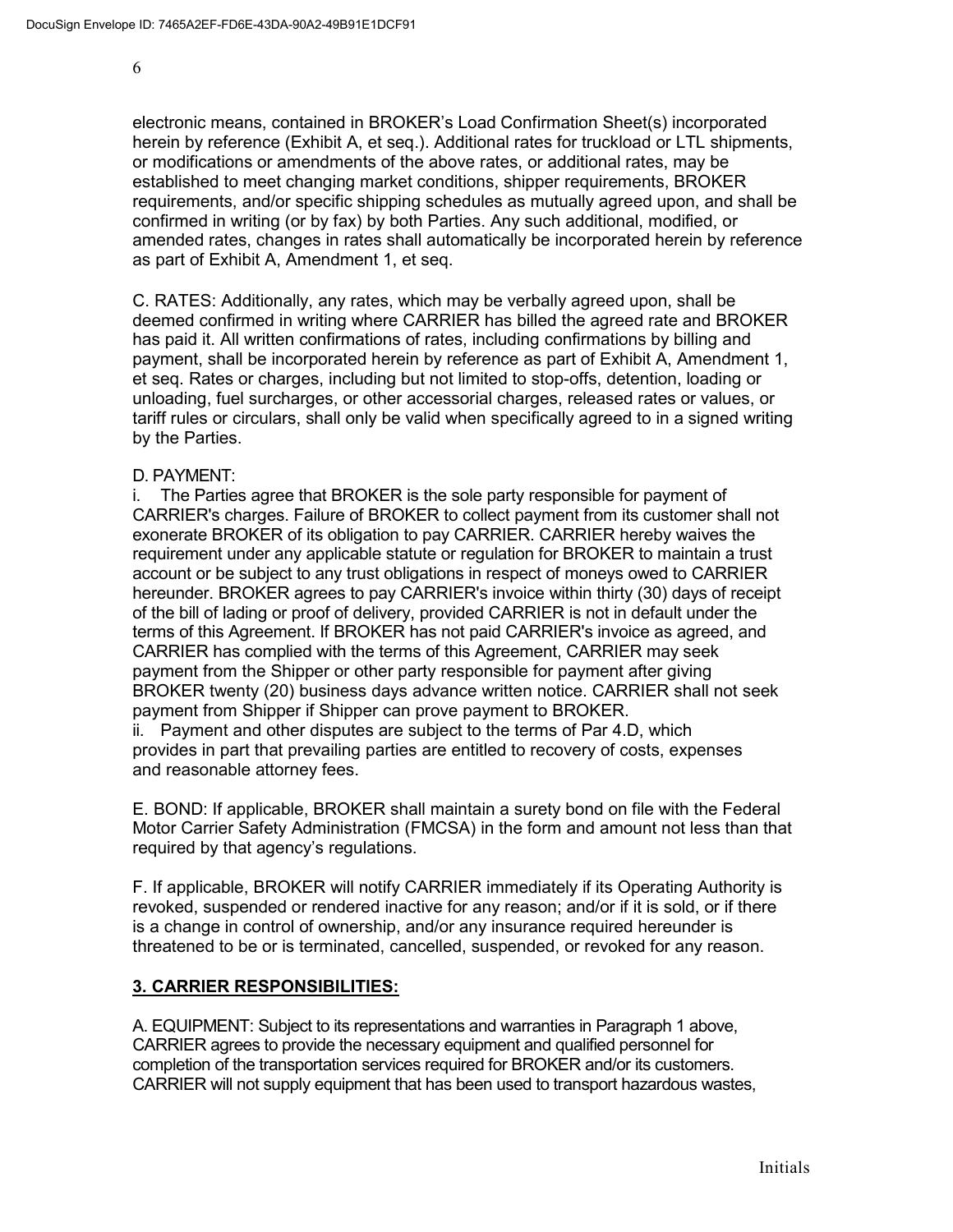solid or liquid. CARRIER agrees that all shipments will be transported and delivered with reasonable dispatch, or as otherwise agreed in writing.

B. BILLS OF LADING: CARRIER shall issue a Uniform Bill of Lading for the property it receives for transportation under this Agreement. Unless otherwise agreed in writing, CARRIER shall become fully responsible/liable for the freight when it takes/receives possession thereof, and the trailer(s) is loaded, regardless of whether a bill of lading has been issued, and/or signed, and/or delivered to CARRIER, and which responsibility/liability shall continue until delivery of the shipment to the consignee and the consignee signs the bill of lading or delivery receipt. Any terms of the bill of lading (including but not limited to payment terms) inconsistent with the terms of this Agreement shall be controlled by the terms of this Agreement. Failure to issue a bill of lading, or sign a bill of lading acknowledging receipt of the cargo, by CARRIER, shall not affect the liability of CARRIER.

C. LOSS & DAMAGE CLAIMS:

i. CARRIER shall comply with 49 C.F.R. §370.1 et seq. and any amendments and/or any other applicable regulations adopted by the Federal Motor Carrier Safety Administration, U.S. Department of Transportation, or any applicable federal, state or provincial regulatory agency, for processing all loss and damage claims and salvage and

ii. CARRIER liability for any cargo damage, loss or theft from any cause shall be determined under the Carmack Amendment 49 USC 14706 as governing shipments according to its terms, and in respect of shipments originating in Canada under the uniform bill of lading in effect in the province of Canada where the carrier issues a bill of lading. It is agreed that in respect of shipments from a Canadian origin that the BROKER on behalf of the SHIPPER is deemed to have declared the full value of the shipment for the carriage on the bill of lading, and in this regard the CARRIER shall have full liability for cargo damage, loss or theft and CARRIER waives the provisions of clauses 9 and 10 of the uniform bill of lading in effect in the province of origin.

iii. Special Damages: CARRIER indemnification liability (Par 1.H) for freight loss and damage claims under this sub par C (ii) shall include legal fees which shall constitute special damages, the risk of which is expressly assumed by CARRIER, and which shall not be limited by any liability of CARRIER under sub par (ii) above.

iv. Except as provided in Par 1.E above, neither Party shall be liable to the other for consequential damages without prior written notification of the risk of loss and its approximate financial amount, and agreement to assume such responsibility in writing.

v. Notwithstanding the terms of 49 CFR 370.9,CARRIER shall pay, decline or make settlement offer in writing on all cargo loss or damage claims within 60 days of receipt of the claim. Failure of CARRIER to pay, decline or offer settlement within this 60 day period shall be deemed admission by CARRIER of full liability for the amount claimed and a material breach of this Agreement.

D. INSURANCE: CARRIER shall furnish BROKER with Certificate(s) of Insurance, or insurance policies providing thirty (30) days advance written notice of cancellation or termination, and unless otherwise agreed, subject to the following minimum limits: Public liability \$1,000,000; motor vehicle (including hired and non-owned vehicles), property damage, and personal injury liability \$1,000,000 (\$2,000,000 if transporting hazardous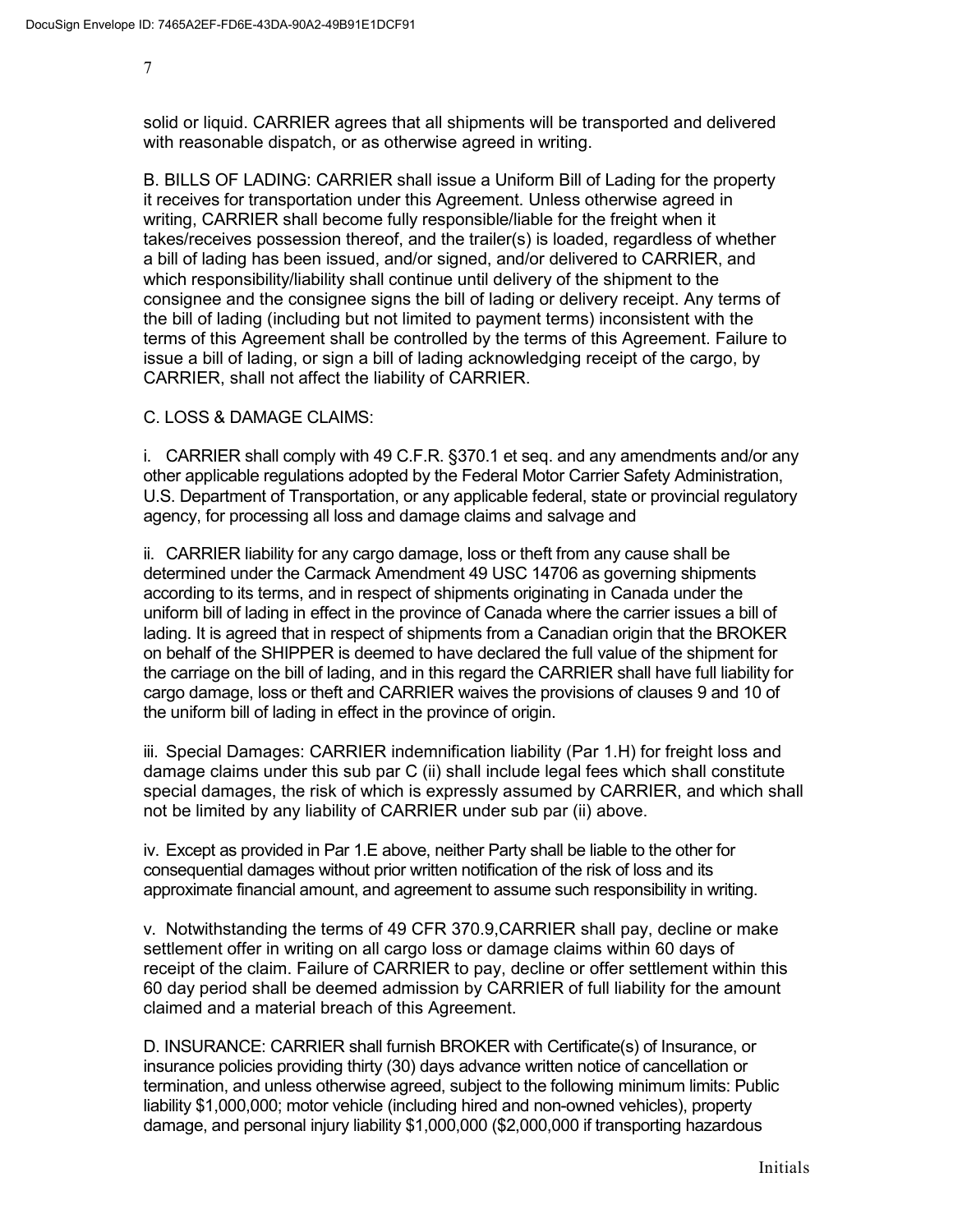materials and/or dangerous goods including environmental damages due to release or discharge of hazardous substances); cargo damage/loss \$50,000; workers' compensation with limits required by law. Except for the higher coverage limits which may be specified above, the insurance policies shall comply with minimum requirements of the Federal Motor Carrier Safety Administration and any other applicable federal, state or provincial regulatory agency. Nothing in this Agreement shall be construed to avoid CARRIERS liability due to any exclusion or deductible in any insurance policy.

E. ASSIGNMENT OF RIGHTS: CARRIER automatically assigns to BROKER all its rights to collect freight charges from Shipper or any responsible third party on receipt of payment from BROKER.

#### **4. MISCELLANEOUS:**

A. INDEPENDENT CONTRACTOR: It is understood and agreed that the relationship between BROKER and CARRIER is that of independent contractor and that no employer/employee relationship exists, or is intended. BROKER has no control of any kind over CARRIER, including but not limited to routing of freight, and nothing contained herein shall be construed to be inconsistent with this provision.

B. NON-EXCLUSIVE AGREEMENT: CARRIER and BROKER acknowledge and agree that this contract does not bind the respective Parties to exclusive services to each other. Either party may enter into similar agreements with other carriers, brokers, or freight forwarders.

#### C. WAIVER OF PROVISIONS:

iii. Failure of either Party to enforce a breach or waiver of any provision or term of this Agreement shall not be deemed to constitute a waiver of any subsequent failure or breach, and shall not affect or limit the right of either Party to thereafter enforce such a term or provision.

iii. This Agreement is for specified services pursuant to 49 U.S.C. §14101(b), where applicable. To the extent that terms and conditions herein are inconsistent with Part (b), Subtitle IV, of Title 49 U.S.C. (ICC Termination Act of 1995), the Parties expressly waive any or all rights and remedies they may have under the Act.

D. DISPUTES: In the event of a dispute arising out of this Agreement, including but not limited to Federal, State or Provincial statutory claims, the Party's sole recourse (except as provided below) shall be to arbitration. Proceedings shall be conducted under the rules of the ADR Institute of Ontario (ADR) upon mutual agreement of the Parties, or if no agreement, then at BROKER's sole discretion. Arbitration proceedings shall be started within eighteen (18) months from the date of delivery or scheduled date of delivery of the freight, whichever is later. Upon agreement of the Parties, arbitration proceedings may be conducted outside of the administrative control of the ADR. The decision of the arbitrators shall be binding and final and the award of the arbitrator may be entered as judgment in any court of competent jurisdiction. The prevailing party shall be entitled to recovery of costs, expenses and reasonable attorney fees as well as those incurred in any action for injunctive relief, or in the event further legal action is taken to enforce the award of arbitrators. Arbitration proceedings shall be conducted at the office of the ADR nearest the offices of the BROKER or such other place as mutually agreed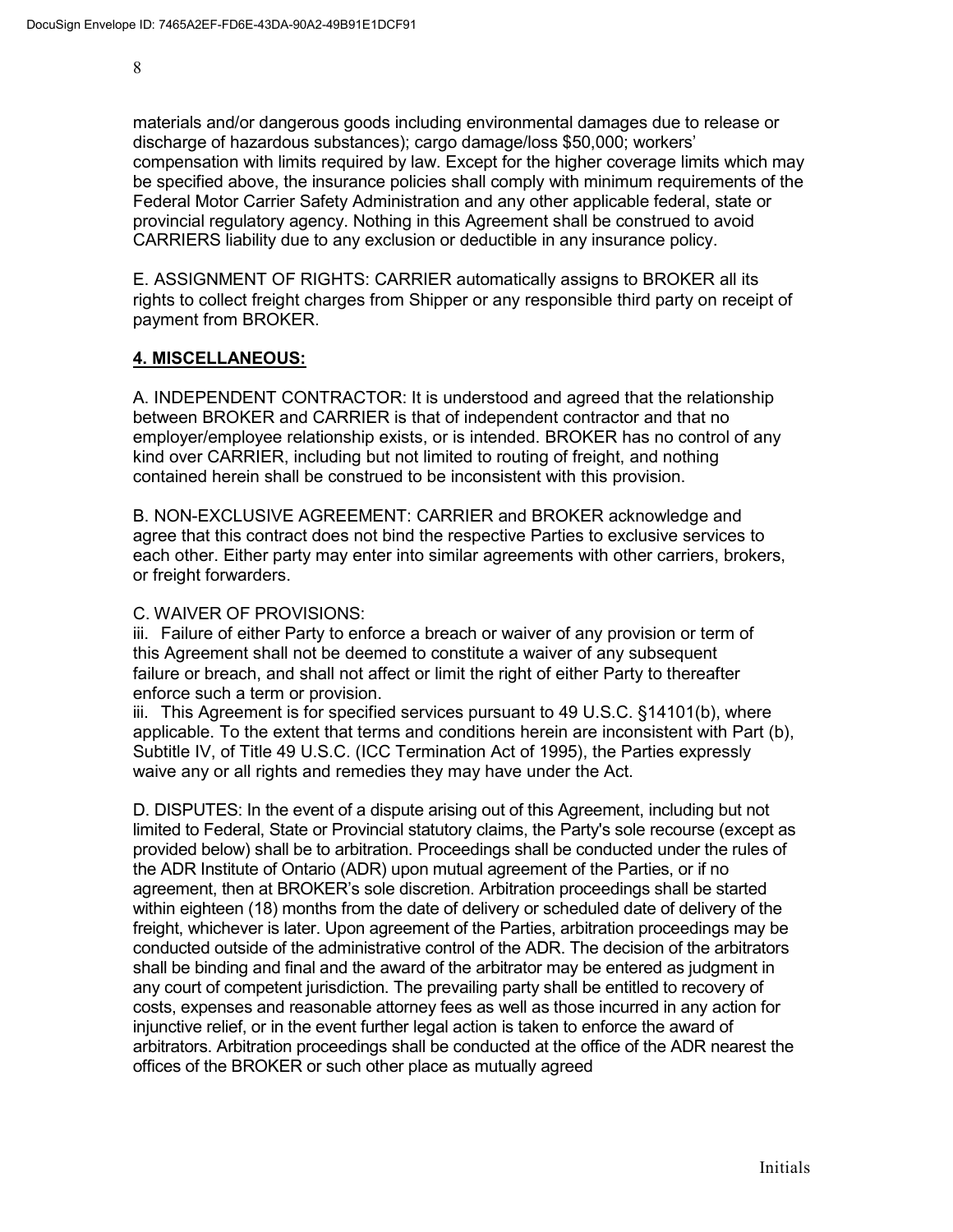upon in writing or directed by the acting arbitration association, provided, however, either Party may apply to a court of competent jurisdiction for injunctive relief. Venue and controlling law for any such action shall be Ontario. The arbitration provisions of this paragraph shall not apply to enforcement of the award of arbitration.

#### E. NO BACK SOLICITATION:

vi. Unless otherwise agreed in writing, CARRIER shall not knowingly solicit freight shipments for a period of 24 months following termination of this agreement for any reason, from any shipper, consignor, consignee, or other customer of BROKER, when such shipments of shipper customers were first tendered to CARRIER by BROKER. vii. In the event of breach of this provision, BROKER shall be entitled, for a period of 36 months following delivery of the last shipment transported by CARRIER under this Agreement, to a commission of twenty percent (20%) of the gross transportation revenue (as evidenced by freight bills) received by CARRIER for the transportation of said freight as liquidated damages. Additionally, BROKER may seek injunctive relief and in the event it is successful, CARRIER shall be liable for all costs and expenses incurred by BROKER, including, but not limited to, reasonable attorney's fees.

#### F. CONFIDENTIALITY:

viii. In addition to Confidential Information protected by law, statutory or otherwise, the Parties agree that all of their financial information and that of their customers, including but not limited to freight and brokerage rates, amounts received for brokerage services, amounts of freight charges collected, freight volume requirements, as well as personal customer information, customer shipping or other logistics requirements shared or learned between the Parties and their customers, shall be treated as Confidential, and shall not be disclosed or used for any reason without prior written consent.

ix. In the event of violation of this Confidentiality paragraph, the Parties and agree that the remedy at law, including monetary damages, may be inadequate and that the Parties shall be entitled, in addition to any other remedy they may have, to an injunction restraining the violating Party from further violation of this Agreement in which case the prevailing Party shall be liable for all costs and expenses incurred, including but not limited to reasonable attorney's fees.

G. MODIFICATION OF AGREEMENT: This Agreement and Exhibit A et.seq. attached, may not be amended, except by mutual written agreement, or the procedures set forth above (Pars 2.B and 2.C).

#### H. NOTICES:

x. All notices provided or required by this Agreement, shall be made in writing and delivered, return receipt requested, to the addresses shown herein with postage prepaid; or by confirmed (electronically acknowledged on paper) fax. xi. THE PARTIES shall promptly notify each other of any claim that is asserted against either of them by anyone arising out of the Parties performance of this Agreement. iii.Notices sent as required hereunder, to the addresses shown in this Agreement shall be deemed sent to the correct address, unless the Parties are notified in writing of any changes in address.

J. CONTRACT TERM: The term of this Agreement shall be one year from the date hereof and thereafter it shall automatically be renewed for successive one (1) year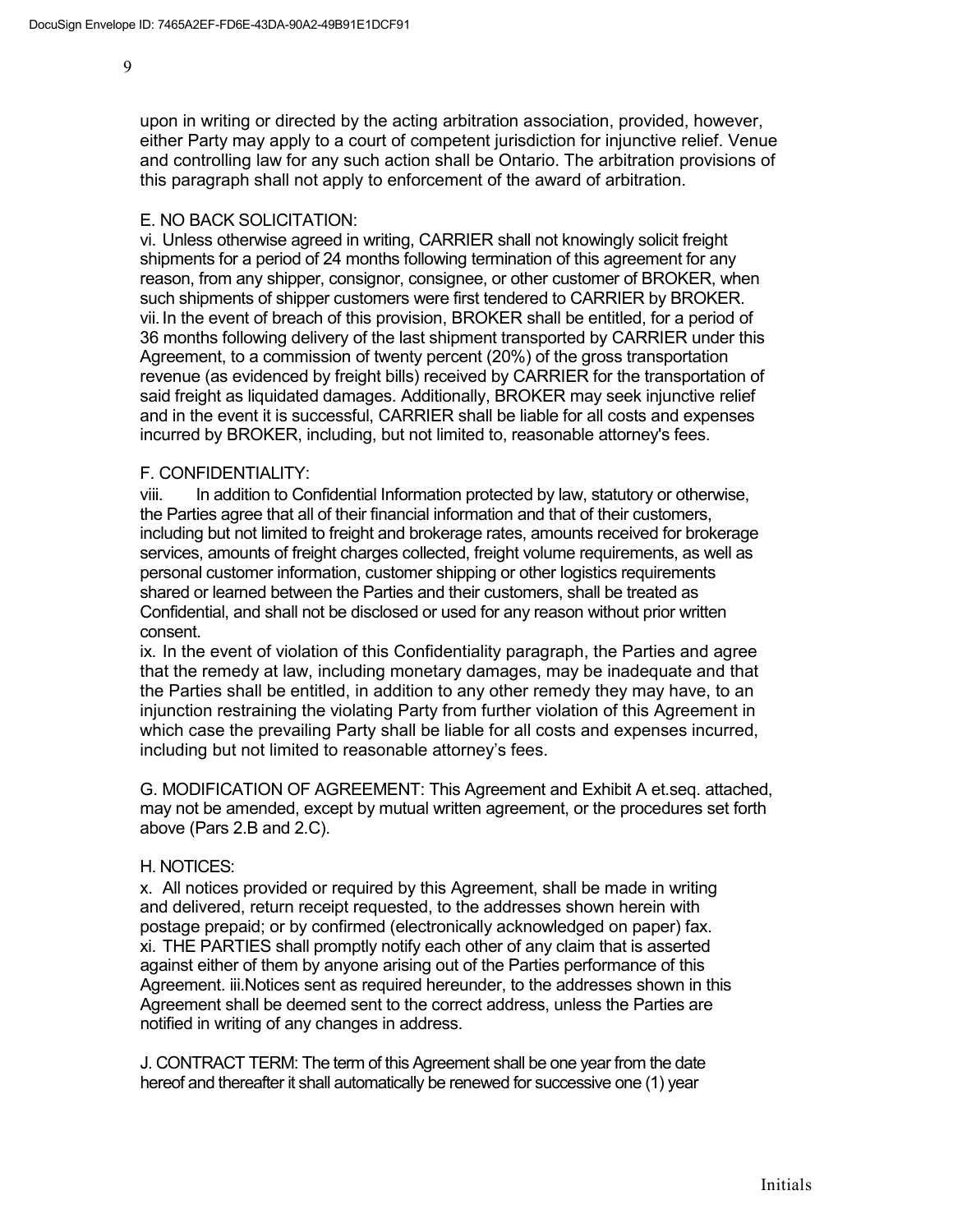periods, unless terminated, upon thirty (30) day's prior written notice, with or without cause, by either Party at any time, including the initial term. In the event of termination of this Agreement for any reason, the Parties shall be obligated to complete performance of any work in progress in accordance with the terms of this Agreement.

K. SEVERANCE: SURVIVAL: In the event any of the terms of this Agreement are determined to be invalid or unenforceable, no other terms shall be affected and the unaffected terms shall remain valid and enforceable as written. The representations, rights and obligations of the parties hereunder shall survive termination of this Agreement for any reason.

C. COUNTERPARTS: This Agreement may be executed in any number of counterparts each of which shall be deemed to be a duplicate original hereof.

D. FAX CONSENT: The Parties to this Agreement are authorized to fax to each other at the numbers shown herein, (or otherwise modified in writing from time to time) shipment availabilities, equipment and rate promotions, or any advertisements of new services.

E. ENTIRE AGREEMENT: Except for Exhibit A and its amendments, and unless otherwise agreed in writing, this Agreement contains the entire understanding of the Parties and supersedes all verbal or written prior agreements, arrangements, and understandings of the Parties relating to the subject matter stated herein. The Parties further intend that this Agreement constitutes the complete and exclusive statement of its terms, and that no extrinsic evidence may be introduced to reform this Agreement in any judicial or arbitration proceeding involving this Agreement.